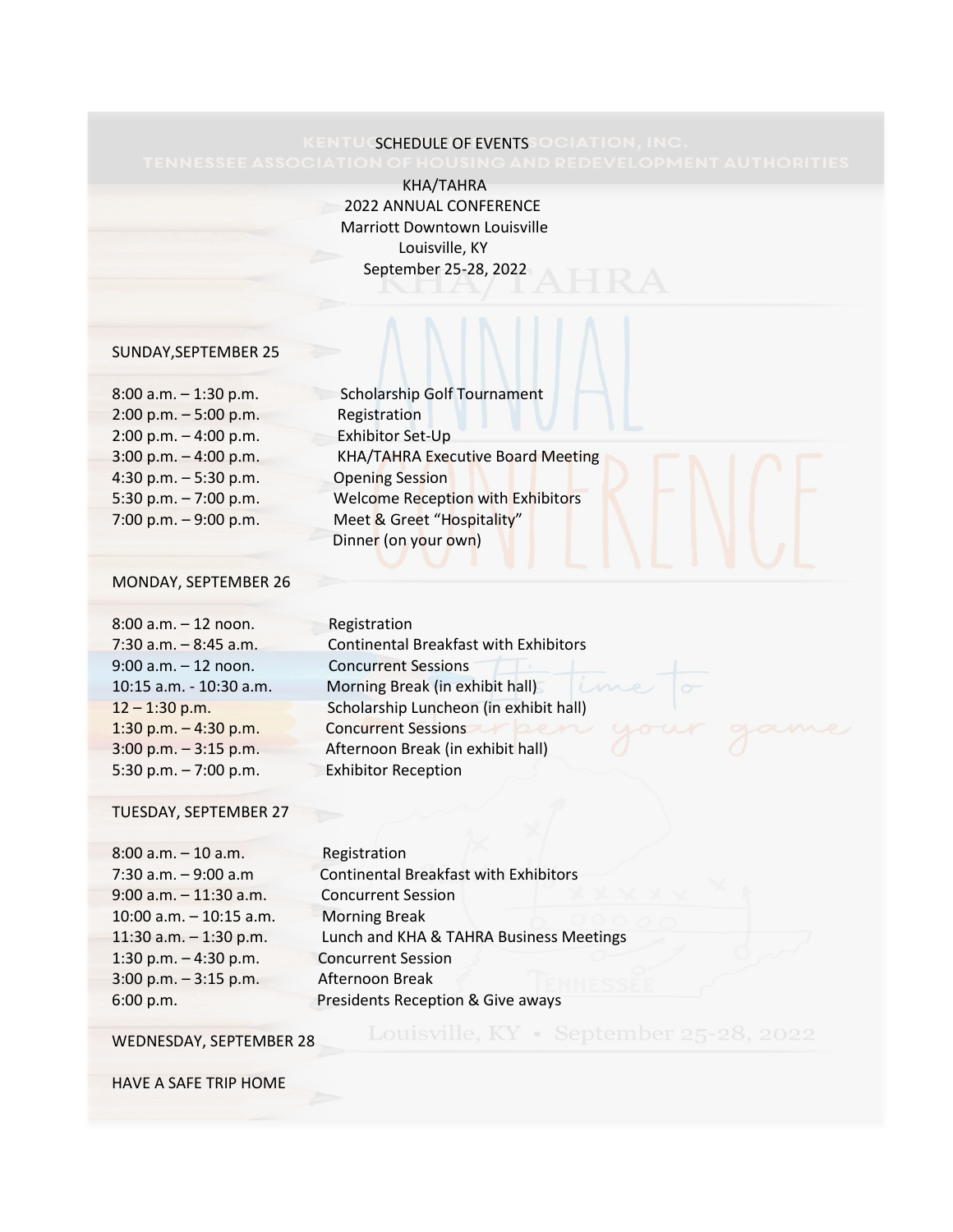# **KHA**/**TAHRA ANNUAL CONFERENCE PROGRAM**

## **General Session**

### **Monday 9:00 a.m. – 4:30 p.m.**

Speaker: Derek Nelrod Co.

## **Section 3 Final Rule**

Section 3 of the provision of the Housing and Urban Development Act of 1968, which requires PHAs, to the greatest extent feasible, to provide economic opportunities to certain residents and businesses, but what does all that mean, and how do you do it? Understanding Section 3 is structured around the fundamentals of the final rule, current regulations, and reporting requirements. Attendees will learn Section 3 thresholds and benchmarks, implementation strategies, procurement requirements, best practices, and compliant reporting and record keeping.

### **Disaster Preparedness**

### **Tuesday 9:00 a.m. – 4:30 p.m.**

With the recent tornado's in Kentucky and Tennessee, Housing Authorities should review and/or establish a disaster preparedness plan. This session will discuss what should be in your plan, how to implement and what to do if you experience a disaster. This panel will also include representatives for the insurance company and Executive Directors that have loss units at their agency. They will discuss what they have experienced to this point at their agency.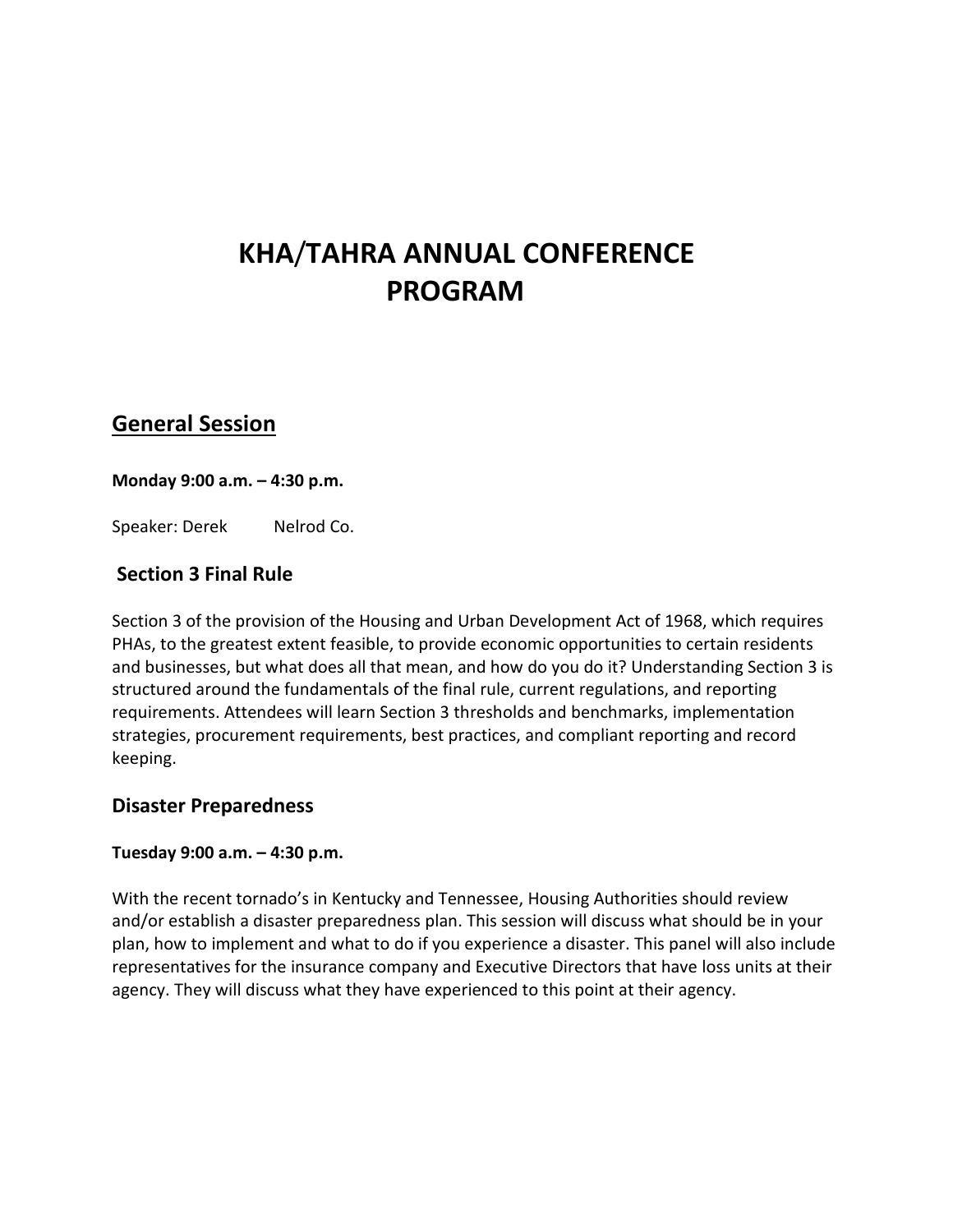# **Section 8**

#### **Monday 9:00 a.m. – 4:30 p.m.**

Speaker: Nelrod Co.

#### **Voucher Management System (VMS)**

As an agency's HCV funding is directly tied to VMS reporting, learn how even the smallest mistake or failure to perform Prior Month Corrections may result in decreased funding or potentially lead to an audit. This session will focus on the common reporting errors found during Quality Assurance Division remote reviews and audits along with best practices to fix the errors once they have been identified.

#### **Fair Housing Issues That Should Be Addressed in Landlord Briefings**

While you may know what you can and cannot do with regards to Fair Housing, many of your HCVP landlords do not. This session will focus on educating your landlords on their responsibilities under Fair Housing and provide a review of the Fair Housing requirements in the HAP contract. Tips for monitoring landlord compliance and investigating complaints will also be covered.

#### **Emergency Housing Vouchers**

Where are we now? Many Emergency Housing Voucher Programs are moving along slower than anticipated. This session will focus on what's causing this issue and solutions to help your program move forward. Topics will include tips for minimizing landlord and available unit issues. EHV portability, and available tools to resolve PIC and VMS errors.

#### **Tuesday 9:00 a.m. – 4:30 p.m.**

Speaker: Naomi Byrne, NAHRO

#### **HCV Project Based Vouchers**

This training explores when it makes sense to add Project Based Vouchers to your HCV program. We will focus on the development and implementation of the policies and procedures needed to effectively implement a PBV program, as well as explore how the program interfaces with traditional Housing Choice Vouchers. Most importantly, this training will equip you with the necessary skills to effectively manage your program, reduce errors, and avoid HUD findings during compliance reviews and audits.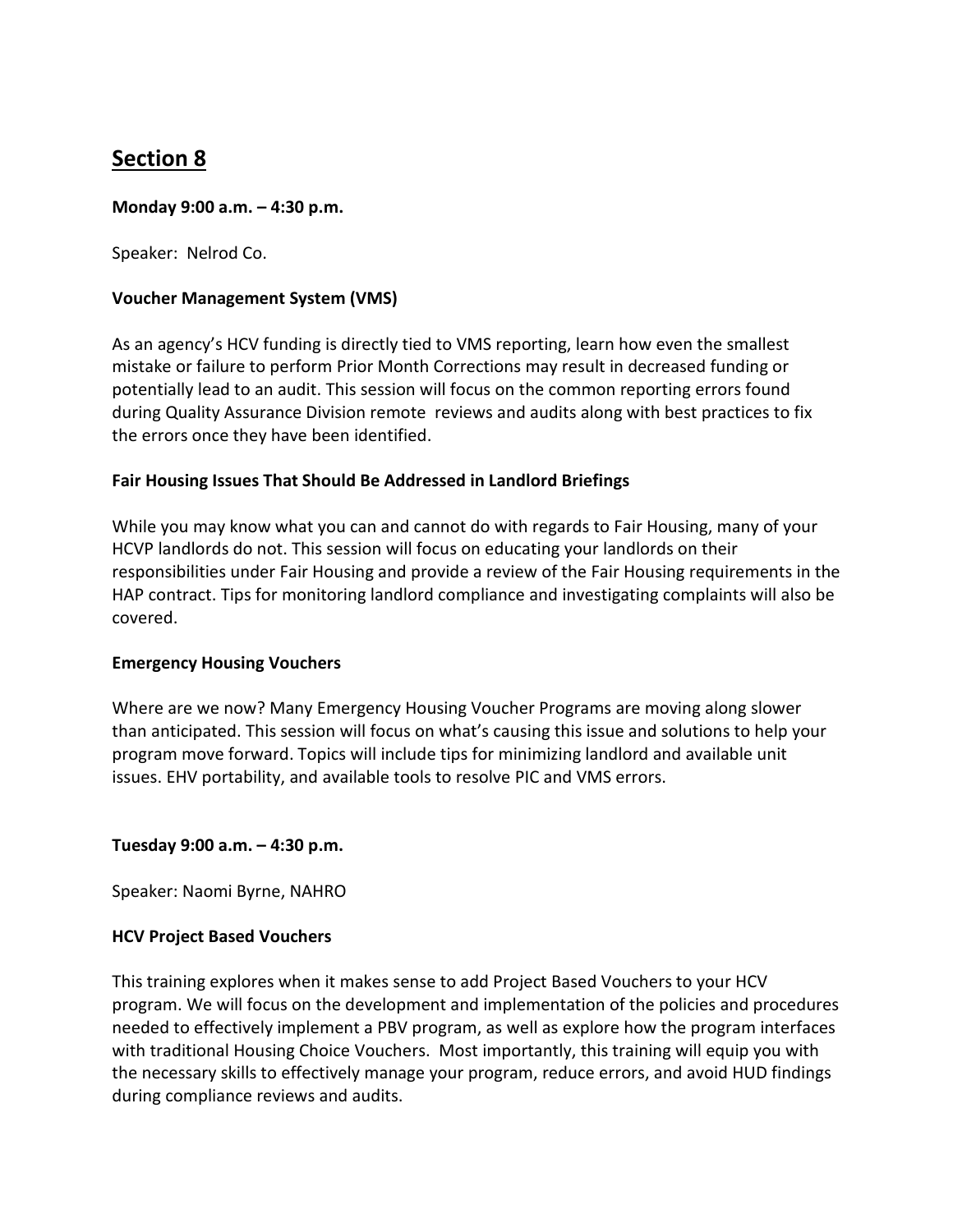## **Finance**

#### **Monday & Tuesday 9:00 a.m. – 4:30 p.m.**

Speaker: Chad Porter, CPA

Mr. Porter will discuss the following:

The **GASB changes** in the recent year and future main focus is the Lease Accounting which goes into effect June 30, 2022 for HA and then computer software subscriptions which will effect a lot more HA in June 30, 2023. It will also cover component units, pensions and other tricky GASB issues.

**FDS 101 –** Basic guide to how to report your financial information correctly on the FDS for any and all HUD programs. Tips and tricks on how to make this complex reporting model user friendly.

**NPO & LITECH** – This session will discuss setting up a Non profit, maintain that NPO and uses of NPO for HA such as Recapture Money or RAD deals.

**Multifamily 101 –** Ok so you went RAD PBRA now what. This presentation goes over the difference between PH accounting and reporting and the Multifamily Housing system. Great presentation for those moving to PBRA RAD and are lost.

## **Blended Occupancy Management for PBV and PBRA Agencies**

**Monday & Tuesday 9:00 a.m. – 4:30 p.m.** 

Speaker: Nan McKay & Associates

This session is specifically for agencies transitioning their public housing units to PBV or PBRA program under the Rental Assistance Demonstration (RAD) program. This course is intended as an introduction for staff transition to the PBV or PBRA platforms. This course begins with an overview of the basics of both RAD, PBV and PBRA and explores the difference between tenant based vouchers and the project based vouchers as well as the difference between RAD PBV and PBRA. Staff will leave with an understanding of how to set rents, how PBV contracts work, how to determine eligibility and operate the waiting list, the basics of inspections, how units are leased, how to organize files, and occupancy issues such as annual recertifications, income increases and verifications and terminations. Including the HUD 50059, EIV and other multi family systems for PBRA.